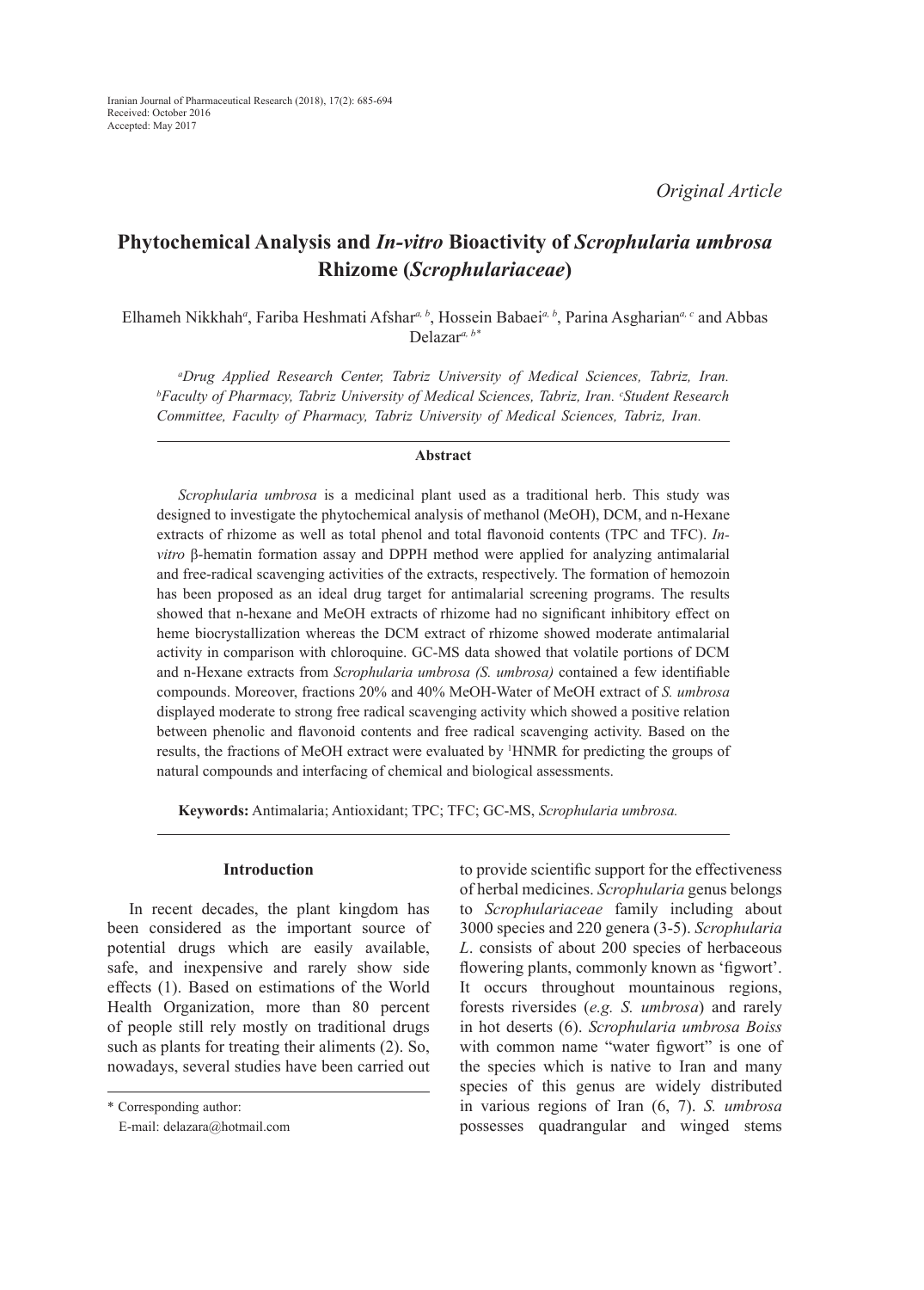which are characteristics of figwort genus. Many *Scrophularia* plants have been used in Asian countries as a medicinal herb for the treatment of various diseases such as allergy, cancer, rheumatics, cardiovascular and chronic inflammatory disorders (8-10). These species also have been found to have numerous biological activities such as antibacterial, antiprotozoal, antitumor, hepatoprotective, and diuretic properties, and have been used in the treatment of mental, nervous and gastrointestinal disorders (11-14). Furthermore, some species of this genus have been used to treat eczema, wounds, goiter, ulcers, cancer, and fistulae (15). Several species of this genus evaluated phytochemically, showing the presence of biologically active phenylethanoids, phenylpropanoids, flavonoids, iridoid glycosides, and terpenoids (16-19). Based on previous reports and as part of our on-going studies on Iranian medicinal plants, we have studied the MeOH, DCM, and n-Hexane extracts from rhizome of *S. umbrosa*. To the best of our knowledge, no research has been conducted on pharmacological and biological activities or chemical composition of this plant. In this paper, we report the antimalarial and free radical scavenging activities of MeOH, DCM and n-Hexane extract from rhizome of this plant, as well as total phenol and total flavonoid contents. Besides, GC-MS and NMR techniques were used for the identification of the components of the extracts.

## **Experimental**

### *Chemicals*

Folin ciocaltea reagent and gallic acid were purchased from Fluka. DPPH was obtained from Sigma, Germany. All other solvents and chemicals were analytical and HPLC grade.

# *Plant Material*

The rhizomes of *S. umbrosa* were collected from Mishodaghi mountain at E: 45° 47' 24", N: 38° 20ʹ 59" (altitude of 1780) in East Azarbaijan province during the flowering period. Botanical identification with voucher No: (Tbz-Fph-762) was carried out at the Herbarium of Faculty of Pharmacy, Tabriz University of Medical Sciences, Tabriz, Iran.

## *Extraction and Isolation*

The dried and ground rhizomes of *S. umbrosa* (100 g) were extracted with a Soxhlet apparatus with n-hexane, DCM and MeOH, successively. Obtained extracts were separately concentrated by rotary evaporator at a maxium temperature of 45 ºC yielding 0.34 g, 3.43 g, and 11.70 g from each extract, respectively.

A portion of the dried MeOH extract (2 g) was subjected to solid-phase extraction (SPE) on Sep-Pak (Vac 35 mL; , 10 g;  $C_{18}$  cartridges, Waters, Ireland) using a step gradient of MeOH: Water mixtures (10:90, 20:80, 40:60, 60:40, 80:20 and 100:0) as eluent. Solvent of fractions were separately removed using a rotary evaporator at a maximum temperature of 45 °C. In order to purify and isolate phytochemials, the SPE fraction eluted with 10% MeOH was analyzed by reversed-phase preparative HPLC (Knauer, preparative pump 1800, with photodiode array detector PDA, equipped with a Reprosil 100 C18,250 mm length, 20 mm i.d, particle size 10 μm, Dr. Maisch column, Germany) using the mobile phase: 0-50 min, linear gradient of 10-30% MeOH in water; 0-40 min, maintained at 10% MeOH in water, to isolate compound [1] (82.8 mg,  $t<sub>R</sub>$  $= 21.5$  min), [2] (0.8 mg,  $t<sub>R</sub> = 37.5$  min). In all above prep-HPLC analyses, the flow rate of the mobile phase was 8.0 mL/min. The structures of all compounds were elucidated unequivocally by spectroscopic means and comparing with references. It afforded two iridoid structures, which were identified unequivocally as aucubin (1) and lamalbide (2).

Aucubin [1]: amorphous powder, <sup>1</sup>H- NMR  $(400 \text{ MHz}, \text{ D}_2\text{O})$ :  $\delta$  5.16 (d, 1H, J = 5.02 Hz, H-1), 6.1 (dd, 1H,  $J = 6.10$  Hz, H-3), 5 (dd, 1H,  $J = 3.56, 2.56$  Hz, H-4), 3.03 (t, 1H,  $J = 5.80$ Hz, H-5), 4.43 (brs, 1H, H-6), 5.74 (brs, 1H, H-7), 2.67 (m, 1H, H-9), 4.20 (dd, 2H, J = 15.22, 16.68 Hz, H-10), 4.46 (1H, H-1ʹ), 3.60 (dd, 1H,  $J = 5.50, 6.80$  Hz, H-6'a), 3.80 (dd, 1H,  $J = 1.40$ , 10.83 Hz, H-6ʹb), 3.20-3.40 ( remaining sugar protons). 13CNMR (400 MHz, D2O): 94.19(C-1), 138.39(C-3), 104.08(C-4), 41.16(C-5), 79.37(C-6), 127.34(C-7), 145.69(C-8), 45.19(C-9), 58.33(C-10), 97.23(C-1ʹ), 71.61(C-2ʹ), 74.51(C-3ʹ), 68.41(C-4ʹ), 75.04(C-5ʹ), 59.5(C-6ʹ). Data were in agreement with the published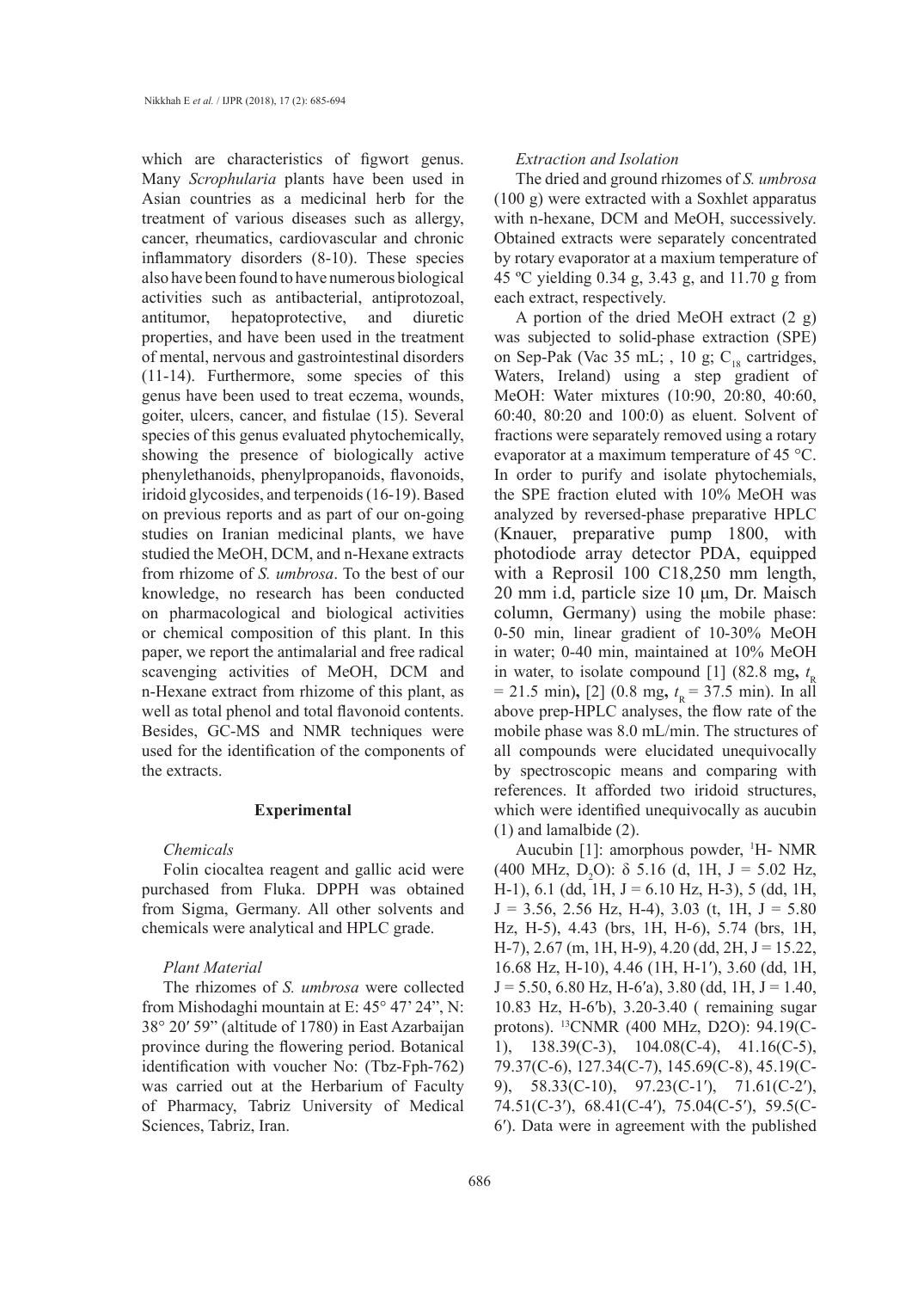#### reports (20).

Lamalbide [2]: amorphous powder, <sup>1</sup>H- NMR (400 MHz, D2O): δ 5.49 (brs, 1H, H-1), 7.30 (s, 1H, H-3), 2.77 (dd, 1H, J = 10.80, 3.20Hz, H-5), 3.9 (t, 1H,  $J = 4.02$  Hz, H-6), 3.5 (d, 1H,  $J =$ 4.45 Hz, H-7), 2.67 (d, 1H, J = 11.21 Hz, H-9),  $1.05$  (s, 3H, H-10), 3.59 (s, 3H, H-OCH<sub>3</sub>), 4.61  $(d, 1H, J = 8.06 Hz, H-1<sup>'</sup>), 3.77 (dd, 1H, H-6<sup>'</sup>a),$ 3.56 (dd, 1H, H-6ʹb), 3.00-3.34 (remaining sugar protons). Data were in agreement with the published papers (21, 22).

#### *Free radical scavenging activity*

The ability of the extracts and fractions to scavenge radicals was assessed by the method is based on the reduction of DPPH (molecular formula  $C_{18}H_{12}N_5O_6$ ) solutions in the presence of a hydrogen donating antioxidant. DPPH (8 mg) was dissolved in appropriate solvent (methanol or chloroform) to obtain a concentration of 80 μg/mL. For preparing the test samples, the MeOH extract and SPE fractions were dissolved in methanol to obtain a concentration of 1 mg/mL whereas. The DCM and n-Hexane extracts were dissolved in chloroform. Dilutions were made to obtain different concentrations of extracts and fractions and then diluted solutions (5 mL each) were mixed with DPPH (5 mL). After a 30 min incubation period at room temperature, the absorbance was read against a blank at 517 nm with a Shimadzu UV/Visible Spectrophotometer 160A (USA). The percentage reduction was plotted against the sample extract concentration in order to calculate RC50 values which is the extract concentration providing 50% loss of DPPH activity. Quercetin was used as positive control and all tests were carried out in duplicate  $(23-25)$ .

## *Total Phenol Content (TPC)*

Total phenolic contents of DCM, n-Hexane and MeOH extracts as well as MeOH fractions were determined by the modified Folin-Ciocalteau assay as gallic acid equivalents (GAE) (26). One mL of extracts samples (5 mg in acetone: water (60:40) v/v) were mixed with 0.2 mL Folin- Ciocalteau`s reagent (1:2 diluted with water) and 1 mL of  $2\%$  Na<sub>2</sub>CO<sub>3</sub> was added to the mixture. As control, reagent without adding extract was used. After incubation of the samples

at room temperature for 30 min, their absorbance was measured at 750 nm (Pharmacia biotech Ultrospec 2000, UV/Visible spectrophotometer, England). For the calibration curve, 10 mg of Gallic acid was dissolved in 10 mL of acetone: water (60:40) v/v as a stock solution. Different dilutions of gallic acid were prepared and then determined by Folin- Ciocalteau`s method. Experiments were repeated 2 times for every dilution and a calibration curve was drawn.

#### *Total Flavonoid Content (TFC)*

The flavonoid content of DCM, n-Hexane and MeOH extracts as well as MeOH fractions were determined using a modified colorimetric assay (27) and used rutin as a standard. Extracts or standard solutions (0.5 mL) were mixed with distillated water (2 mL) and  $5\%$  NaNO<sub>2</sub> (150) μL). After six min, test mixtures were combined with  $10\%$  AlCl<sub>3</sub> solution (150  $\mu$ L), 4% NaOH (2) mL) and finally distillated water was added to adjust the volume of 5 mL. The absorbance of the samples was read at 510 nm against blank after 30 min at room temperature and the total flavonoid content was expressed as rutinoside equivalents in mg per 100 mg of dried extract.

# *In-vitro β-hematin formation assay (antimalarial test)*

The potential antimalarial activity of plant extracts was evaluated by the method described by Afshar *et al.* (28) with some modifications. Briefly, varying concentrations of the extracts were incubated with 300 μM of hematin (freshly dissolved in NaOH), 10 mM oleic acid and 10 μM HCl. The reaction volume was adjusted to 1 mL using 500 mM sodium acetate buffer, pH 5. Chloroquine diphosphate was used as a positive control. The samples were incubated overnight at 37 °C with regular shaking. After incubation, the samples were centrifuged  $(14,000 \times g)$ , 10 min, at 21 °C) and the hemozoin pellet repeatedly washed with sonication (30 min, at 21 °C; FS100 bath solicitor; Decon Ultrasonics Ltd.) in 2.5% (w/v) SDS in phosphate buffered saline followed by a final wash in 0.1 M sodium bicarbonate, pH 9.0, until the supernatant was clear (usually 3-5 washes). After the final wash, the supernatant was removed and the pellets were re-suspended in 1 mL of 0.1 M NaOH before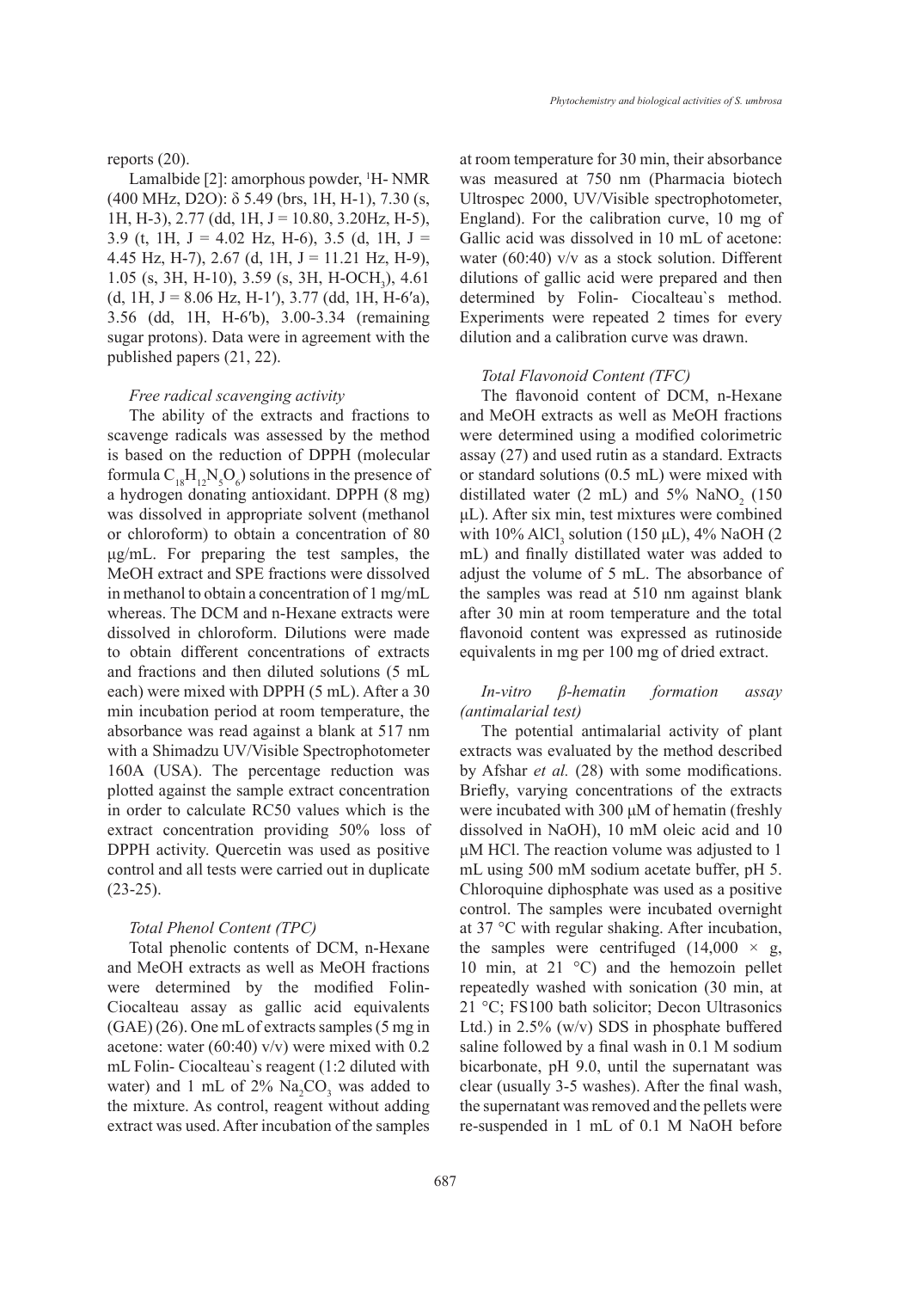

Figure 1. Sturacture of iridoid compounds, (1) aucubin and (2) lamalbide isolated from S. umbrosa.

determining the hemozoin content by measuring 3000 volts. Id the absorbance at 400 nm (Beckmann DU640 spectrophotometer). The results were recorded as % inhibition (I%) of heme polymerization/ crystallization compared to positive control (chloroquine) using the following formula:

 $I\% = [(AN–AA)/AN] \times 100$ 

AN: absorbance of negative control; AA: absorbance of test samples.

# *GC-MS and GC-FID analyses*

DCM and n-Hexane extracts of rhizome from *S. umbrosa* were analyzed using a Shimadzu GCMS-QP5050A gas chromatograph-mass spectrometer (GC-MS) fitted with a fused methyl silicon DB-1 column (60 m  $\times$  0.25 mm id, 0.25 μm film thickness). Helium was used as carrier gas at a flow rate of 1.3 mL/min. The column temperature was kept three min at 50 °C, increased to 260 °C at a rate of 3 °C/min, and finally kept 5 min at 260 °C. The injector temperature was 240 °C and the split ratio was adjusted at 1:19. The injection volume was 1 μL (10 mg/mL in n-hexane) for analysis. The mass spectral (MS) data were obtained at the following conditions: ionization potential 70 eV; ion source temperature 200 °C; quadrupole temperature 100 °C; solvent delay, 2 min; resolution 2000 amu/s and scan range 30-600 amu; EM voltage

3000 volts. Identification of compounds was based on direct comparison of the Kovats Indices (KI) and MS data with those for standard alkanes, and computer matching with the NIST NBS54K library, as well as by comparison with references (29, 30). For quantitation (area%), the GC analysis was also performed on a Shimadzu GCMS-QP5050A gas chromatograph fitted with a FID detector.

## *Statistical Analysis*

All experiments were conducted in duplicate and triplicate measurements and represented as the mean  $\pm$  standard deviations. Data were analyzed by Excel 2007 Microsoft. The  $RC_{50}$ values were calculated from linear regression analysis.

## **Results and Discussion**

A combination of solid phase extraction (SPE) and reversed-phase prep-HPLC analyses of the MeOH extract obtained from the rhizomes of *S. umbrosa* led to the characterization of two known iridoid glycosides aucubin [1] (20) and lamalbide [2] (Figure 1) (21, 22). The chemical structures of all isolated compounds were elucidated unequivocally through <sup>1</sup>HNMR and 13CNMR. All spectroscopic data were in agreement with respective published data.

The results of free radical scavenging activity,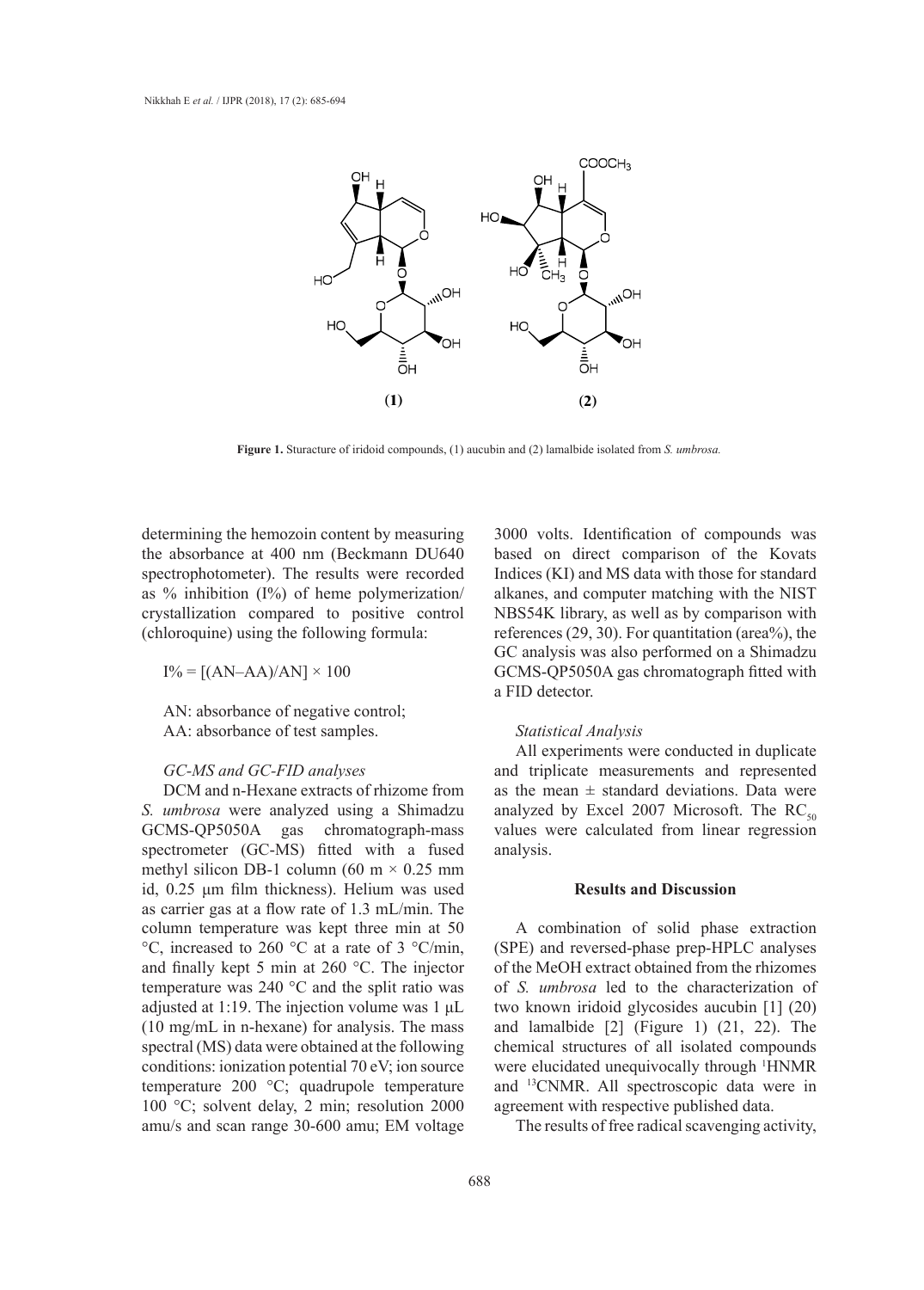| <b>Extracts and Fractions</b> | <b>Total Phenol Content (TPC)</b><br>$(mg/100 \text{ mg})$ | <b>Total Flavonoid Content</b><br>$(TFC)$ (mg/100 mg) | Free radical scavenging<br>Activity $(RC_{50}) (mg/L)$ |
|-------------------------------|------------------------------------------------------------|-------------------------------------------------------|--------------------------------------------------------|
| n-Hexane                      | $4.35 \pm 0.000$                                           | $3.62 \pm 0.257$                                      | $1.44 \pm 0.224$                                       |
| <b>DCM</b>                    | $8.06 \pm 2.871$                                           | $2.21 \pm 0.008$                                      | $0.35 \pm 0.008$                                       |
| MeOH                          | $14.57 \pm 2.574$                                          | $5.02 \pm 0.577$                                      | $0.06 \pm 0.001$                                       |
| 10% MeOH-water                | $6.10 \pm 0.792$                                           | $0.74 \pm 0.016$                                      | $1.90 \pm 0.035$                                       |
| 20% MeOH-water                | $22.20 \pm 1.980$                                          | $10.33 \pm 0.062$                                     | $0.02 \pm 0.0004$                                      |
| 40% MeOH-water                | $29.27 \pm 3.663$                                          | $8.39 \pm 1.052$                                      | $0.02 \pm 0.019$                                       |
| 60% MeOH-water                | $7.50 \pm 3.069$                                           | $1.46 \pm 0.016$                                      | $0.25 \pm 0.012$                                       |
| 80% MeOH-water                | $5.61 \pm 0.099$                                           | $4.21 \pm 0.210$                                      | $0.27 \pm 0.012$                                       |
| 100% MeOH-water               | $4.84 \pm 0.396$                                           | $2.40 \pm 0.047$                                      | $0.36 \pm 0.228$                                       |
| Ouercetine                    | -----                                                      | -----                                                 | $0.005 \pm 0.0009$                                     |
| Rutin                         | -----                                                      | -----                                                 | $0.00975 \pm 7.07E-05$                                 |

**Table 1.** Total phenol content (TPC), total flavonoid content (TFC) and antioxidant activity of the DCM, n-Hexane and MeOH extract and respective fractions of *S. umbrosa.*

total phenolic and total flavonoid contents obtained from extracts and MeOH fractions are given in Table 1.

Free radical scavenging activity of the n-Hexane, DCM and MeOH extracts and respective fractions were determined by DPPH method. In this assay, the extracts were able to reduce the stable radical DPPH to the yellow colored diphenylpicryl hydrazine. The method is based on the reduction of methanolic DPPH solution in the presence of a hydrogen-donating scavenger through the formation of the nonradical form DPPD-H (31). It was found that all extracts and fractions reduced DPPH radicals in a concentration-dependent manner. The lower  $RC<sub>50</sub>$  values indicates a stronger ability of the antioxidant substance to scavenge the DPPH radicals while the higher  $RC_{50}$  values indicates a lower scavenging activity of the scavengers. Compared to the standard antioxidant Quercetine  $(RC_{50} 0.004 \pm 0.500 \text{ mg/mL})$ , n-Hexane, DCM and MeOH extracts as well as related fractions exhibited weak to strong radical scavenging activities ( $RC_{50}$  0.019-1.904 mg/mL), but the highest free radical scavenging activity belonged to 20% MeOH-water fraction of rhizome ( $RC_{50}$  $0.019 \pm 0.0004$ ).

The radical scavenging activity in the rhizome

extract and respective fractions decreased in the following order:  $20\%$  MeOH-water  $> 40\%$ MeOH-water > MeOH > 60% MeOH-water > 80% MeOH-water > DCM > 100% MeOH > n-Hexane > 10% MeOH-water.

Polar extracts (MeOH) showed stronger activity than non-polar extracts. The MeOH extracts might possess phenolic compounds like, flavonoids, coumarins or phenyl propanoids, which might have contributed toward the significant free radical scavenging activity of these extracts.

Total phenolic content was determined in comparison with standard Gallic acid and the results expressed in terms of mg GAE/100 g dry sample in Table 1. According to the results, it was found that 40%, 20% MeOH-water fractions and MeOH extract  $(29.27 \pm 3.663, 22.20 \pm 1.980)$  and  $14.57 \pm 2.574$  mg GAE/100 mg, respectively) contained more phenolic contents than the others. Other fractions generally possessed low total phenolic contents with the range of 4.35  $\pm$ 0.000 to  $8.06 \pm 2.871$  mg GAE/100 mg of extract powder.

Total flavonoid content (TFC) was determined in comparison with standard rutinoside and the results expressed in terms of mg rutinoside per mg dry powder. The TFC values for 20% and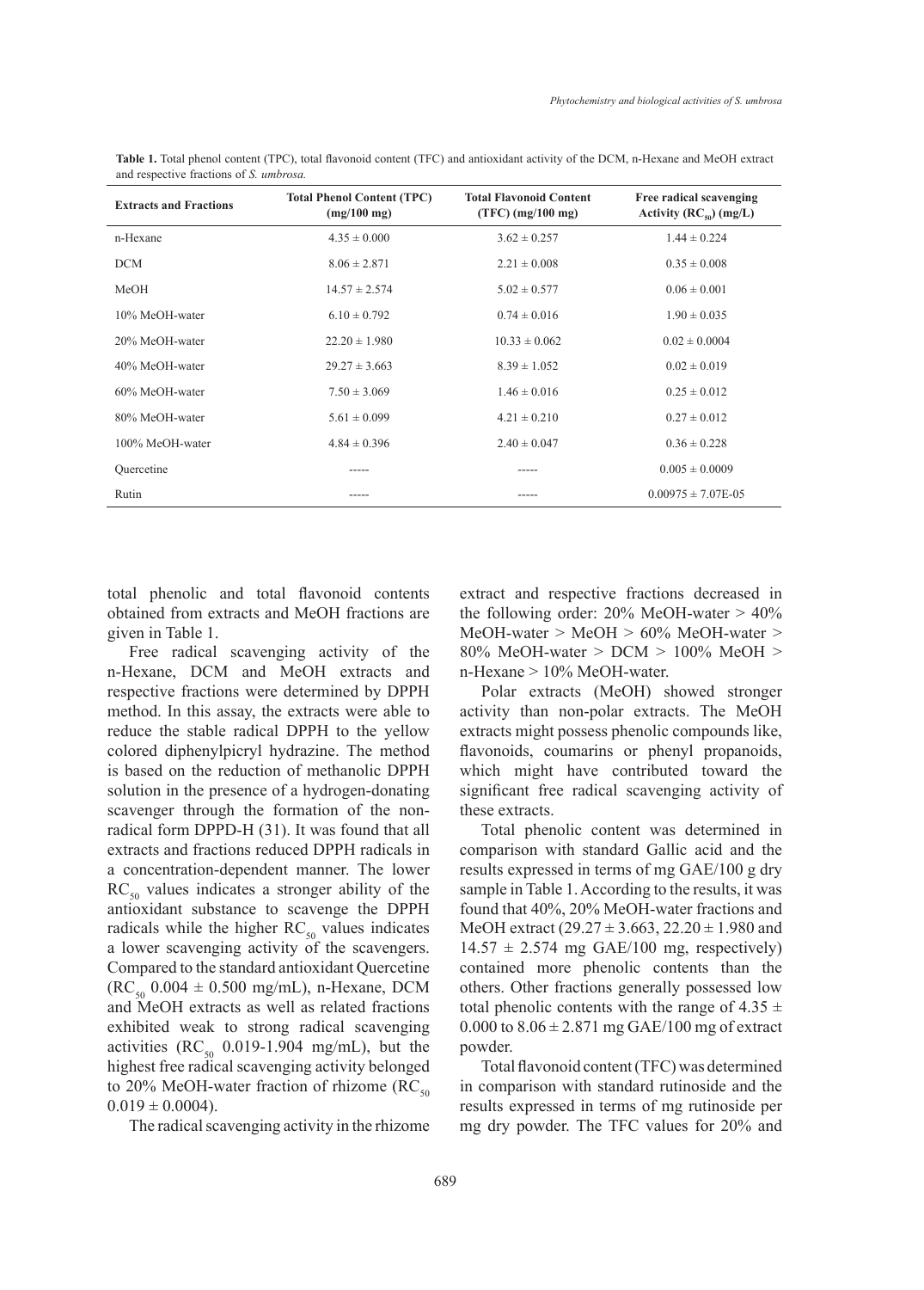| Extract                | Yields $(\% )$ | $IC_{so}$ (mg/mL) | $IC_{\scriptscriptstyle{00}}$ (mg/mL) |
|------------------------|----------------|-------------------|---------------------------------------|
| DCM extract of Rhizome | 3.43           | $2.71 \pm 0.88$   | $3.586 \pm 1.41$                      |
| Chloroquine            |                | $0.013 \pm 0.003$ | $0.163 \pm 0.004$                     |

**Table 2.** The 50% and 90% inhibition concentration (mg/mL) of DCM extracts of *Scrophularia umbros*a in β-hematin formation assay.

40% MeOH-water fractions were  $10.33 \pm 0.062$ and  $8.39 \pm 1.052$  mg per 100 mg dry sample, respectively. Total flavonoid contents of other extracts and fractions are shown in Table 1.

Based on several researches, there is a positive relation between total phenol contents and free radical scavenging activity of the plants material (32-34). Flavonoids with numerous structures including flavonols, flavones, and condensed tannins, are a class of plant phenolics, which contain hydroxyl groups. They are responsible for the free radical scavenging and chelating properties (35, 36). According to our findings, total flavonoids and total phenol of 20%, 40% and 60% MeOH-water fractions was higher than the other fractions in parallel to the free radical scavenging activity of these fractions. It has been demonstrated that the flavonoids with polyhydroxylated substitution on rings A and B, showed their free radical scavenging activities by donating hydrogen atoms and thereby scavenging the free radicals generated during lipid peroxidation (36, 37). Different kinds of phenolic compounds display different radical scavenging capacities which are directly related to their chemical structure. As an illustration, the previous researches showed that the phenolic compounds with ortho- and para- di hydroxylation or a hydroxyl and a methoxy group or both have more potent radical scavenging activity than simple phenolic (33). Moreover, the presence of double bond conjugated and ketone groups in the whole molecule might play different polarities in the structure of the antioxidants and can be attributed to their fee radical scavenging activity (38). The sensitivity of folin ciocalteu reagent to a broad range of phenolic compounds might be the other factor that lead to this results because this reagent react both free phenolic and bound phenolic in extracts and other samples, but the DPPH free radicals show different sensitivity to various radical scavengers; therefore, the

DPPH assay just determined free antioxidants and phenolic (39). It seems that further studies are needed for the isolation and elucidation of the structure of phenolic components and also more investigations are necessary for better understanding of their mechanism of action as antioxidants and radical scavengers.

In this study, total extracts of rhizome were assessed for their antimalarial activity using the *in-vitro* β-hematin formation assay. The n-hexane and MeOH extracts showed no significant inhibitory effects on heme biocrystallization properties; however, the DCM extract showed moderate antimalarial effect in comparison with the negative control (Table 2 and Figure 2). At higher concentrations (> 3 mg/mL), the DCM extracts strongly inhibited heme bio crystallization and illustrated potent antimalarial effects. The  $IC_{50}$  value of the DCM extracts was 27.12 (rhizome) mg/mL and that of the positive control chloroquine was 0.014 mg/mL. Malaria-infected erythrocytes are characterized by a high rate of production of ferri proto porphyrin IX (heme) as by product of the ingestion and digestion of host cell hemoglobin (40). Hemoglobin is used as parasite primary nutrition source during intra erythrocyte development and proliferation (41); however, heme is generated as a toxic material of this process (42). Consequently, cellular metabolism is affected by inhibiting enzymes, per oxidizing membranes, and producing oxidative free radicals (43). Hence, malaria parasite detoxifies heme in its food vacuoles by converting it to the dark micro crystals of hemozoin which commonly referred to as malaria pigment (43- 45). Earlier this process used to be known as "heme polymerization" (42); however, it has been revealed that the structure of hemozoin (and its synthetic equivalent, β-hematin) is a cyclic dimer of ferriprotoporphyrin IX (heme). Several studies have shown that chloroquine and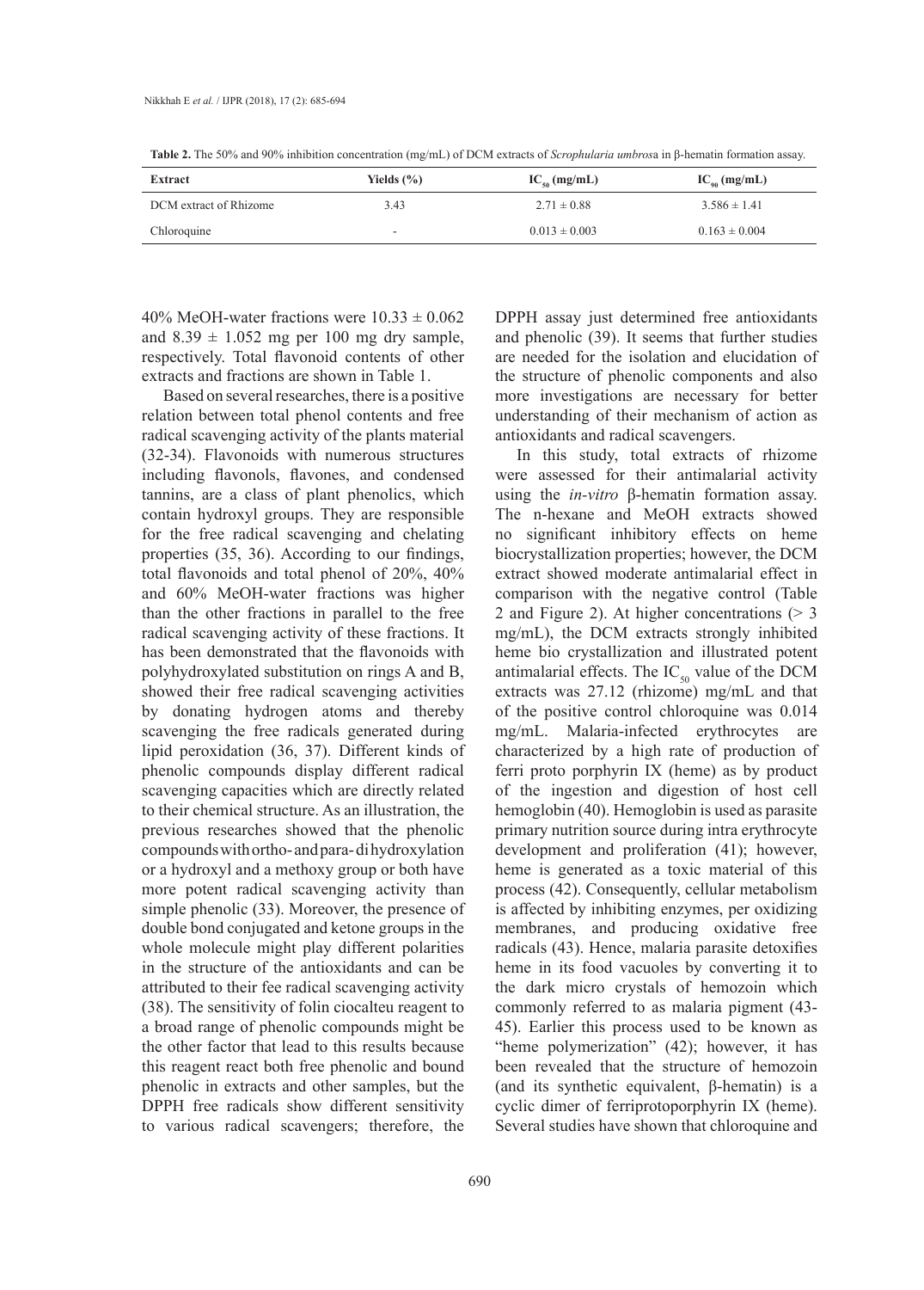

**Figure 2.** Comparison of % inhibition of heme polymerization between DCM extract and chloroquine solution.

most of other antimalarial compounds inhibit on direct comparison of KI and β-hematin formation under different conditions  $(45)$ . The heme biocrystallization and inhibition ma assay is based on the above facts (46, 47).

The chemical composition of the DCM and n-Hexane extract of rhizome was determined by the GC-MS analysis and identified based

on direct comparison of KI and MS data with ation under different conditions those for standard compounds, and computer matching with the NIST, NBS54K Library, as well as by comparison with references (11, 29 and 30) (Table 3).

> GC-MS data showed that volatile portions of DCM and n-Hexane extracts contained a few

| No.                | Compounds                                     | K.I. | Real Area% |
|--------------------|-----------------------------------------------|------|------------|
| <b>DCM</b> extract |                                               |      |            |
| 1                  | cinnamic acid                                 | 1113 | 27.07      |
| 2                  | 3-(4-methoxyphenyl)-2-Propenoic acid          | 1614 | 8.53       |
| 3                  | Hexadecanoic acid (Palmitic acid)             | 1915 | 8.78       |
| $\overline{4}$     | 9,12-Octadecadienoic acid                     | 2106 | 44.61      |
|                    | <b>Total Identified</b>                       |      | 88.99      |
| n-Hexane extract   |                                               |      |            |
| 1                  | Caprylic acid                                 | 1106 | 0.62       |
| 2                  | $(E,E)-2,4$ -Decadienal                       | 1209 | 3.46       |
| 3                  | Hexadecanoic acid (Palmitic acid)             | 1916 | 24.69      |
| 5                  | (E,E)-9,12-Octadecadienoic acid, methyl ester | 2077 | 18.61      |
| 6                  | (Z,Z,Z)-8,11,14-Eicosatrienoic acid,          |      | 16.55      |
| 7                  | 2-Methyl-Z,Z-3,13-octadecadienol              | ٠    | 4.90       |
| 8                  | Heneicosane                                   | 2100 | 2.21       |
| 9                  | $\gamma$ -Sitosterol                          | 3220 | 15.45      |
|                    | Total identified                              |      | 86.49      |

**Table 3.** Chemical profile of the DCM and n-Hexane extract of rhizome from *S. umbrosa.*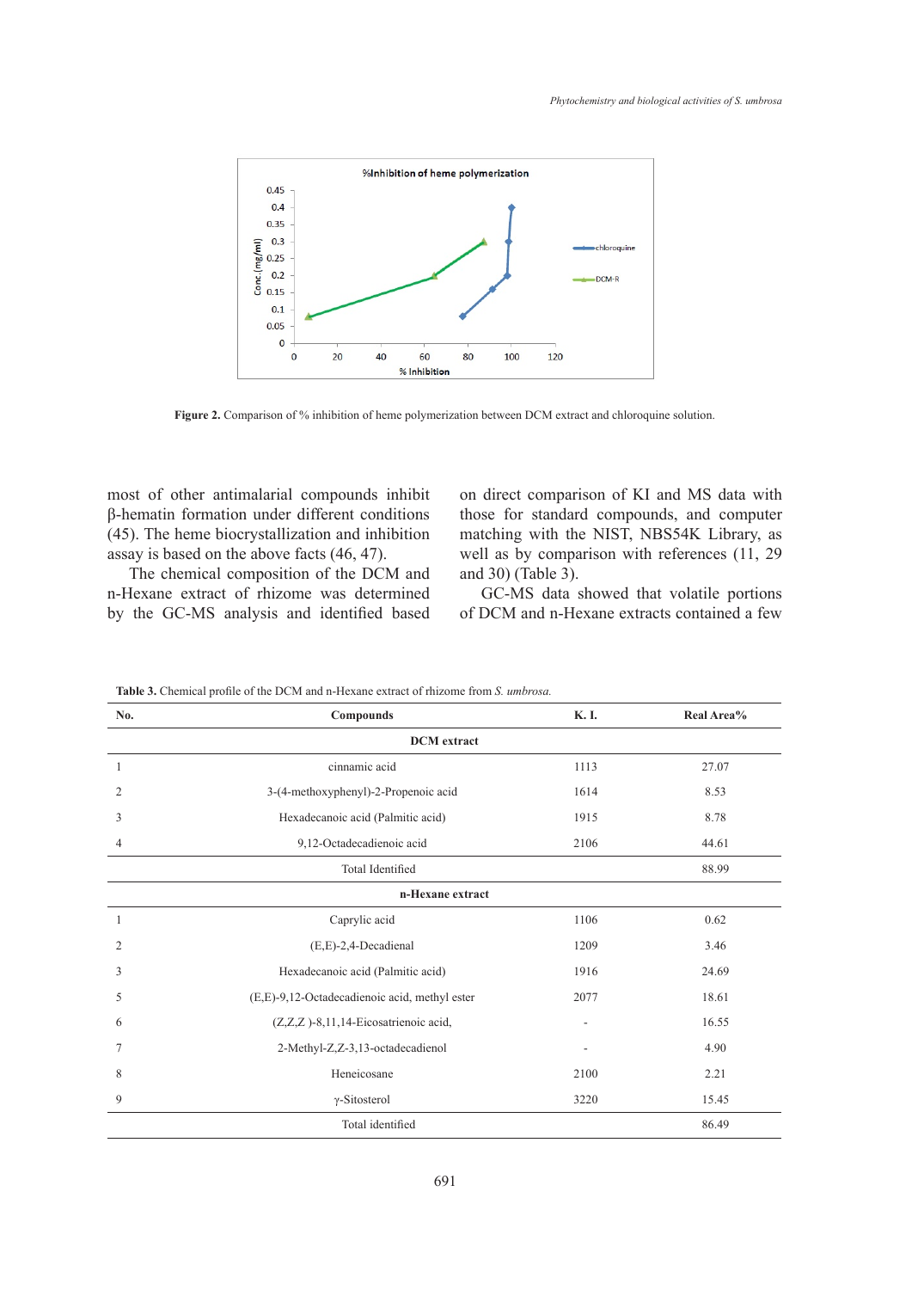|                            | <b>Table 4.</b> Prediction of main chemical groups of natural compound in the MeOH extracts of S. umbrosa and their fractions based on |
|----------------------------|----------------------------------------------------------------------------------------------------------------------------------------|
| <sup>1</sup> HNMR spectra. |                                                                                                                                        |

| <b>Extract and Fractions</b> | <b>Predicted Compounds</b>       |
|------------------------------|----------------------------------|
| MeOH Extract                 | Mixture of phenols, sugars, etc. |
| 10% MeOH-water fraction      | Iridoids                         |
| 20% MeOH-water fraction      | phenylethanoids                  |
| 40% MeOH-water fraction      | <b>Flavonoids</b>                |
| 60% MeOH-water fraction      | phenylethanoids                  |
| 80% MeOH-water fraction      | Not defined                      |
| 100% MeOH fraction           | Not defined                      |

identifiable compounds. High proportion of the volatile part of DCM extract (44.61%) consisted of Linoleic acid. Cinnamic acid, a phenolic compound, is the other main component which was present remarkably in DCM extract (27.07%). Based on previous studies, the formation of hemozoin in the parasite food vacuole is initiated by lipid compounds which can induce hemozoin biocrystalization. An oxidative mechanism has been demonstrated for lipid-mediated β-hematin formation, which might be mediated by production of some free radical intermediates of heme (48). In another study, a commercially available lipid, lecithin, a source of phospholipids containing about 50% unsaturated fatty acids, possessed remarkable effects as an initiator for β-hematin formation (49); therefore, the possibility that the antimalarial activity displayed by DCM extract observed here would be due to the presence of 9, 12-Octadecadienoic acid (linoleic acids) and Hexadecanoic acid (Palmitic acid) that could not be excluded.

As can be seen in Table 4*,* the results of 1 HNMR spectroscopy are parallel with findings that have been reported in Table 1. Fractions which show peaks in aromatic regions at  $\delta_{\rm H}$  6-8 ppm, possess polyphenolic compounds and lower  $RC_{50}$ values. The 1 HNMR spectera of 10% MeOHwater fractions belonging to *S. umbrosa* have revealed that there is no flavonoid compounds in this fraction but some other phenols may exist in low concentration in this fraction that cause antioxidant activity. Obviously the spectrums

showed that flavonoid compounds exist in high concentrations in 40% and 60% MeOH-water fractions of this plant. For this reason further studies are needed for the isolation and elucidation of the structure of phenolic components and also more investigations are necessary for better understanding of their mechanism of action as radical scavengers.

Solid phase extraction of the polar extract from *S. umbrosa* followed by reversed-phase preparative HPLC analysis of the 10% fraction of MeOH extract led to identification of iridoid glycoside structures. Compounds 1 and 2 were identified as aucubin (1) and lamalbide (2) by direct comparison of their spectroscopic data with those published in the literature (21, 22, 50- 53).

### **Conclusion**

The results presented above demonstrated that some fractions  $(20\%, 40\%$  and  $60\%)$  of MeOH extracts of *S. umbrosa* had moderate to strong antioxidant activity and it is possible to conclude that there is a positive relation between phenolic and flavonoid composition and antioxidant activity. Additionally, based on the results of the current study, the conclusion can be drawn that fractionation of extracts and running their 1 HNMR could be valuable method for predictiion of natural compounds and interfacing of chemical and biological assessments. By the way, investigations are in process to identification of the structure of these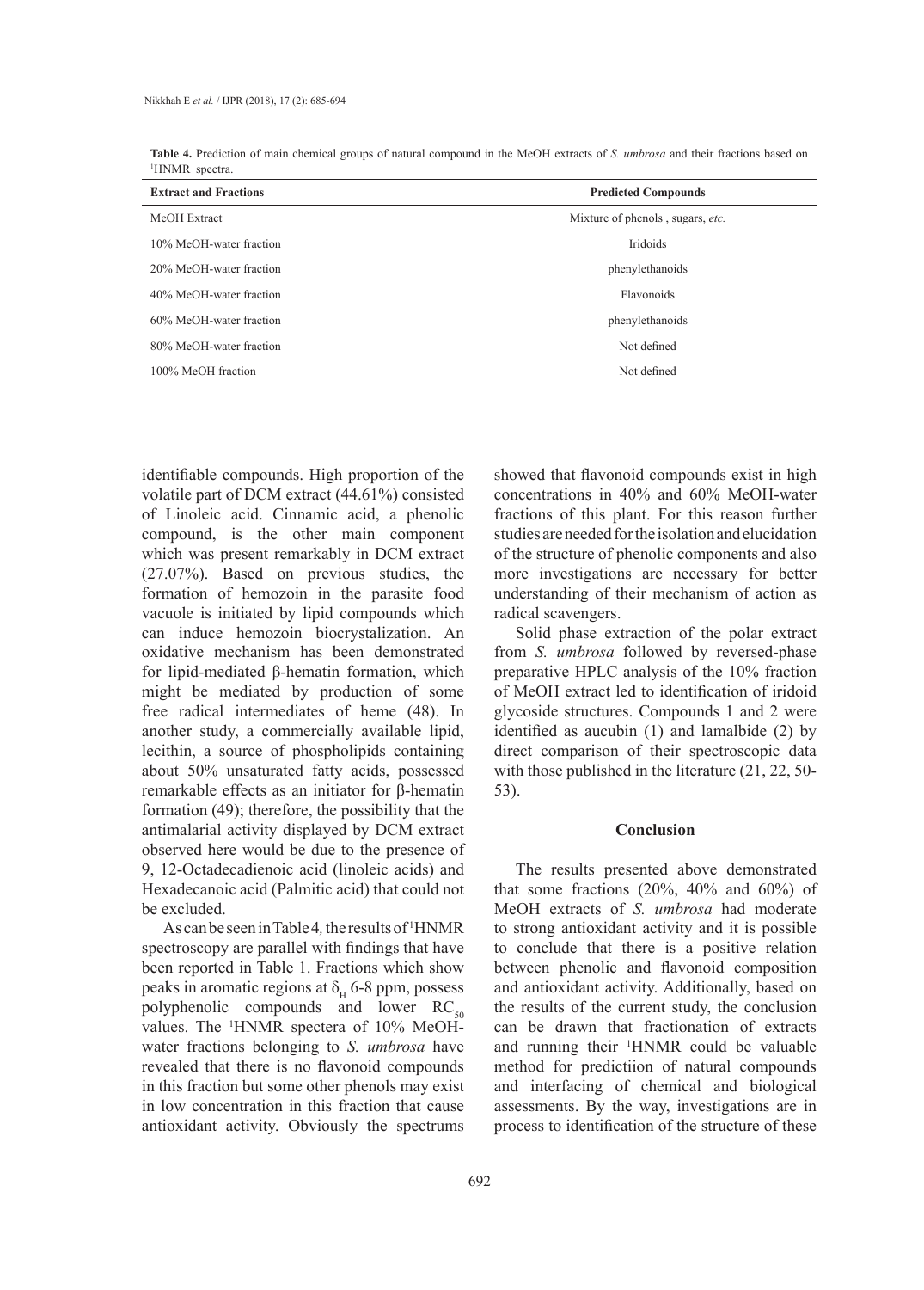phenolic and flavonoids.

#### **References**

- (1) Yadav R and Agarwala M. Phytochemical analysis of some medicinal plants. *J. Phytol.* (2011) 3: 10-4.
- (2) Arunkumar S and Muthuselvam M. Analysis of phytochemical constituents and antimicrobial activities of Aloe vera L. against clinical pathogens. *World J. Agric. Res.* (2009) 5: 572-6.
- Asgharian P, Heshmati F, Asnaashari S, Lotfipour F, (3) Baradaran B, Zolali E , Nikkhah E and Delazar A. Evaluation of Various Biological Activities of the Aerial Parts of *Scrophularia* frigida growing in Iran. *Iran. J. Pharm. Res*. (2017) 16: 277-89.
- Asgharian P, Heshmati F, Asnaashari S, Bamdad (4) S and Delazar A. The seasonal variations of the chemical composition of essential oil obtained from *Scrophularia* frigida. *J. Nat. Pharm. Prod*. (2016) 11: e29742.
- Asgharian P, Heshmati F, Asnaashari S, Bamdad (5) S, Ebrahimi A and Delazar A. Characterization of terpenoids in the essential oil extracted from the aerial parts of *Scrophularia* subaphylla growing in Iran. *Adv. Pharm. Bull*. (2015) 5: 557-61.
- Attar F. Notes on the genus *Scrophularia L*. in Iran. (6) *Iran. J. Bot.* (2006) 12: 136-43.
- (7) Ghahreman M. The dictionary of Iranian plants.  $6<sup>nd</sup>$ ed. Farhang Moasser company, Tehran (1996) 199 and 738.
- Garjani A, Vaez H, Delazar A, Rameshrad M, (8) Heshmati F and Asgharian P. Cardioprotective effects of methanolic extract of *Scrophularia* frigida on ischemia-reperfusion-induced injuries in isolated rat heart. *Iran. J. Pharm. Res*. (2017) 16 (Special Issue): 35-45.
- (9) Kim SR and Kim YC. Neuroprotective phenylpropanoid esters of rhamnose isolated from roots of *Scrophularia buergeriana*. *Phytochemistry* (2000) 54: 503-9.
- (10) Vaez H, Garjani A, Delazar A, Rameshrad M, Toutounchi N and Asgharian P. Effects of methanolic extract of *Scrophularia subuphylla* on ischemia and reperfusion-induced myocardial injury. (In Press, Accepted to publication in Pharmaceutical Sciences).
- (11) Nikkhah E, Heshmati F, Babaei H, Asgharian P and Delazar A. Evaluation of phytochemistry and some Biological activities of aerial parts and seeds of *Scrophularia umbrosa* Dumort. (In Press, Accepted for publication in Jundishapour Journal of Natural Pharmaceutical Products).
- Mahesh B and Satish S. Antimicrobial activity of some (12) important medicinal plant against plant and human pathogens. *WJAS* (2008) 4: 839-43.
- (13) Ardeshiry lajimi A, Rezaei-Tavirani M, Barzegar M and Moghadamnia SH. Effects of *Scrophularia striata* extract on human fibroblast cells. *Med. Sci. J. Islamic Azad Univ. Tehran Med. Branch* (2009) 19: 168-72.
- (14) Afolayan AJ. Extracts from Aloe ferox and Withania

somnifera inhibit Candida albicans and Neisseria gonorrhoea. *African J. Biotechnol*. (2008) 7: 12-5.

- (15) Zamanian-Azodi M, Ardeshiry AR, Ahmadi NA, Rezaee MB, Azizi Jalilian F and Khodarahmi R. Antibacterial effects of *Scrophularia striata* seed aqueous extract on staphylococcus aureus. *J. Paramed. Sci*. (2013) 4: 58-63.
- $(16)$  Boros CA and Stermitz FR. Iridoids- An updated review, Part I. *J. Nat. Prod.* (1990) 53: 1055-147.
- (17) Bhandari SP, Roy A and Agrawal PK. Scrokoelziside A, a triterpene glycoside from *Scrophularia koelzii*. *Phytochemistry* (1996) 41: 879-82.
- $(18)$  Tasdemir D, Guner ND, Perozzo R, Brun R and Donmez AA. Anti-protozoal and plasmodial FabI enzyme inhibiting metabolites of *Scrophularia lepidota* roots. *Phytochemistry* (2005) 66: 355-62.
- (19) Monsef-Esfahani HR, Hajiaghaee R and Shahverdi AR. Flavnoids, cininamic acid and phenyl propanoid from aerial parts of *Scrophularia striata*. *Pharm. Biol.* (2010) 48: 333-6.
- (20) Khodaie L, Delazar A, Lotfipour F, Nazemiyeh H, Asnaashari S, Bamdad Moghadam S, Nahar L and Sarker Satyajit D. Antioxidant and Antimicrobial activity of Pedicularis sibthorpii Boiss. And Pedicularis wilhelmsiana Fisch ex. *Adv. Pharm. Bull.* (2012) 2: 89- 92.
- (21) Calis I, Kirmizibekmez H, Ersoz T, Dönmez AA, Gotfredsen CH and Jensen SR. Iridoid glucosides from Turkish Phlomis tuberosa. *Z. Naturforsch.* (2005) 60: 1295-8.
- Ersöz T, Kaya D, Yalcin FN, Kazaz C, Palaska (22) E, Gotfredsen CH, Jensen SR and Çaliş İ. Iridoid glucosides from lamium garganicum subsp. laevigatum. *Turk. J. Chem*. (2007) 31: 155-62.
- Delazar A, Nazemiyeh H, Heshmati F, Barghi N, (23) Esnaashari S and Asgharian P. Chemical compositions and biological activities of *Scutellaria pinnatifida* A. Hamilt aerial parts. *Res. Pharm. Sci*. (2017) 12: 187- 95.
- Asgharian P, Delazar A, Vatankhah AM, Javadzadeh (24) M and Asnaashari S. *In-vitro* bioactivity and phytochemical evaluation of extracts from aerial parts of *Eremostachys macrophylla* Montbr. and Auch. Growing in Iran. *RJP* (2017) 4: 65-73.
- (25) Yaripour S, Delnavazi MR, Asgharian P, Valiyari S, Tavakoli S and Nazemiyeh H. A survey on phytochemical composition and biological activity of *zygophyllum fabago* from Iran. *Adv. Pharm. Bull*. (2017) 7: 109-14.
- (26) Asnaasharia S, Delazar A, Asgharian P, Lotfipour F, Bamdad S and Heshmati F. *In-vitro* bioactivity and phytochemical screening of extracts from rhizomes of *eremostachys azerbaijanica* rech. f. growing in Iran. *Iran. J. Pharm. Res*. (2017) 16: 306-14.
- $(27)$  Zhishen J, Mengcheng T and Jianming W. The determination of flavonoid contents in mulberry and their scavenging effects on superoxide radicals. *Food Chem*. (1999) 64: 555-9.
- (28) Goodarzi S, Nateghpour M, Asgharian P, Hadjiakhoondi